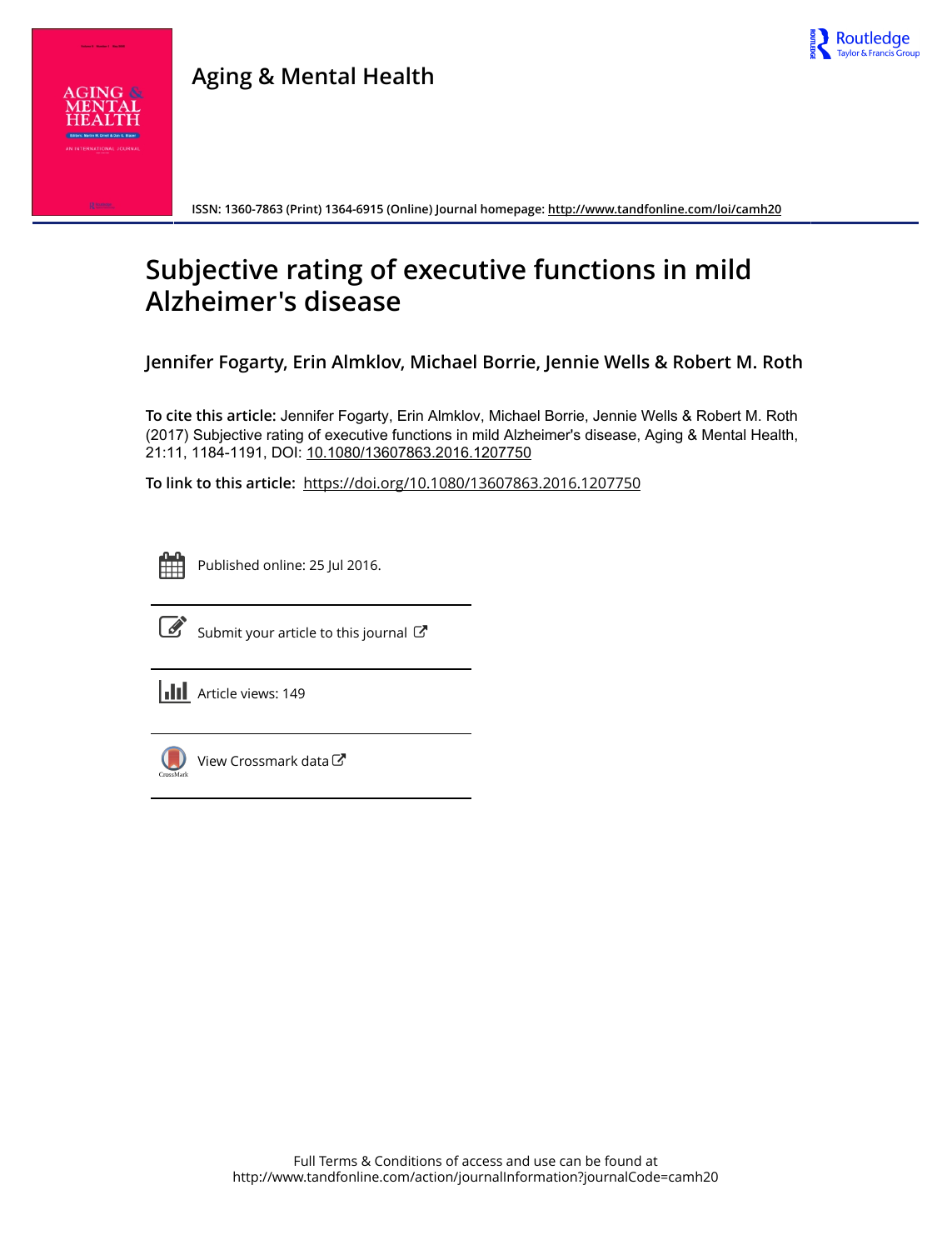# Subjective rating of executive functions in mild Alzheimer's disease

Jennifer Fog[a](#page-1-0)rty<sup>a[,b](#page-1-1)</sup>, Erin Almklov<sup>[c](#page-1-1)</sup>, Michael Borrie<sup>a,b</sup>, Jennie Wells<sup>a,b</sup> and Robert M. Roth<sup>c</sup>

<span id="page-1-1"></span><span id="page-1-0"></span>a<br>Department of Psychiatry and Division of Geriatric Medicine, Schulich School of Medicine & Dentistry, Western University, London, Ontario, Canada; <sup>b</sup>Specialized Geriatric Services, Parkwood Institute, London, Ontario, Canada; <sup>c</sup>Neuropsychology Program, Department of Psychiatry, Geisel School of Medicine at Dartmouth, One Medical Center Drive, Lebanon, NH, USA

#### **ABSTRACT**

Objectives: Subjective cognitive decline is considered to be a core feature of pre-Alzheimer's disease (AD) conditions, the vast majority of literature having focused on memory concerns. Neuropsychological studies have implicated executive dysfunction on objective performance measures in AD, but no research has evaluated whether individuals with AD have concerns about their executive functions and whether it differs from their caregiver's concerns. In the present study, we sought to evaluate self- and informant ratings of executive functioning in patients with mild AD.

Method: Participants were 23 patients with mild AD and 32 healthy elderly controls (HC) and their informants who completed the Behavior Rating Inventory of Executive Function - Adult version.

Results: Patients with AD and their informants reported greater executive dysfunction than the HC group and their informants, respectively, and patients reported greater difficulty than their informants. The largest effect size for both self- and informant ratings was obtained for the Working Memory scale.

Conclusions: These findings indicate that subjective cognitive concerns in mild AD extend beyond the memory domain to executive functions. That greater difficulty was endorsed by patients than their informants suggests that at least in the mild stage of AD some awareness of executive dysfunction may be maintained in some patients. Implications for clinical care are discussed.

## Introduction

<span id="page-1-14"></span><span id="page-1-12"></span><span id="page-1-9"></span><span id="page-1-6"></span><span id="page-1-2"></span>Subjective cognitive decline is considered as a core criterion of Mild Cognitive Impairment (MCI) and prodromal Alzheimer's disease (AD) (Albert et al., [2011](#page-6-0); Dubois et al., [2007;](#page-6-1) Jessen et al., [2014](#page-7-0)). The vast majority of studies on subjective cognitive decline in persons with MCI or AD have focused on memory concerns (Gifford et al., [2015;](#page-6-2) Rabin et al., [2015\)](#page-7-1). This is not surprising given that memory deficit on neuropsychological testing is usually the earliest and most prominent clinical feature in persons at risk for AD (Collie & Maruff, [2000;](#page-6-3) Gainotti, Quaranta, Vita, & Marra, [2014;](#page-6-4) Salmon, [2000](#page-7-2)). Furthermore, subjective memory concerns have been reported to be predictive of conversion to MCI and dementia (Mitchell, Beaumont, Ferguson, Yadegarfar, & Stubbs, [2014](#page-7-3)).

<span id="page-1-20"></span><span id="page-1-17"></span><span id="page-1-13"></span><span id="page-1-11"></span><span id="page-1-10"></span><span id="page-1-8"></span><span id="page-1-5"></span><span id="page-1-4"></span>The presence of non-memory related cognitive impairment, however, is an essential diagnostic feature of AD (Johnson et al., [2012;](#page-7-4) Libon et al., [2010](#page-7-5); Sanchez-Benavides et al., [2014](#page-7-6)). In particular, poor performance on tests of executive functions is relatively common early in the course of AD (Johns et al., [2012](#page-7-7); Marshall et al., [2011](#page-7-8); Saunders & Summers, [2011](#page-7-9)). Executive functions are a set of interrelated self-regulatory control processes involved in the selection, organization, initiation, execution, and monitoring of cognitive activities, overt behaviors, and emotional responses (Roth, Isquith, & Gioia, [2005a;](#page-7-10) Stuss & Alexander, [2000\)](#page-8-0).

<span id="page-1-21"></span><span id="page-1-19"></span><span id="page-1-18"></span><span id="page-1-16"></span><span id="page-1-15"></span><span id="page-1-7"></span><span id="page-1-3"></span>Executive functions have been reported to contribute to the prediction of conversion from MCI to AD (Chapman et al., [2011](#page-6-5); Gomar, Bobes-Bascaran, Conejero-Goldberg, Davies, & Goldberg, [2011](#page-6-6)). Deficits on neuropsychological measures of executive function in AD have been found to be associated with structural changes on brain imaging scans in regions such as the hippocampus, prefrontal cortex, parietal, and temporal lobes (Morgen et al., [2013](#page-7-11); Nagata et al., [2011;](#page-7-12) Nho et al., [2012\)](#page-7-13). Furthermore, executive dysfunction is associated with impairment in instrumental activities of daily living (IADL) in those with MCI and AD (Marshall, et al., [2011;](#page-7-8) Martyr & Clare, [2012\)](#page-7-14).

Despite the evidence for executive dysfunction and its clinical relevance, few investigations have evaluated subjective ratings of executive functions in AD. Nonetheless, a number of studies have used the Frontal Systems Behavior Scale (FrSBe) to measure informant reports of cognitive decline in those with AD. This scale provides a total score as well as scores for three scales labelled Apathy, Disinhibition, and Executive Dysfunction (Grace & Malloy, [2002\)](#page-6-7). In one study, Apathy and Executive Dysfunction were the most commonly endorsed scales by informants of patients with AD (Ready, Ott, Grace, & Cahn-Weiner, [2003](#page-7-15)). Similarly, greater subjective difficulty on these two scales was endorsed by informants of patients' mild-to-moderate as well as those with severe AD relative to healthy elderly, but only the severe AD group was abnormal on the Disinhibition scale (Stout, Wyman, Johnson, Peavy, & Salmon, [2003](#page-8-1)). Other work has indicated informantreported abnormality for Apathy and Executive Dysfunction, but not Disinhibition, irrespective of AD severity level (Peavy et al., [2013\)](#page-7-16). Rabin and colleagues evaluated both self- and informant-rated executive functions in patients with MCI (Rabin et al., [2006](#page-7-17)) using the Behavior Rating Inventory of Executive Function  $-$  Adult version (BRIEF-A Roth, Isquith, &

# ARTICLE HISTORY

Received 10 December 2015 Accepted 26 June 2016

#### **KEYWORDS**

Alzheimer's disease; cognitive functioning; Mild Cognitive Impairment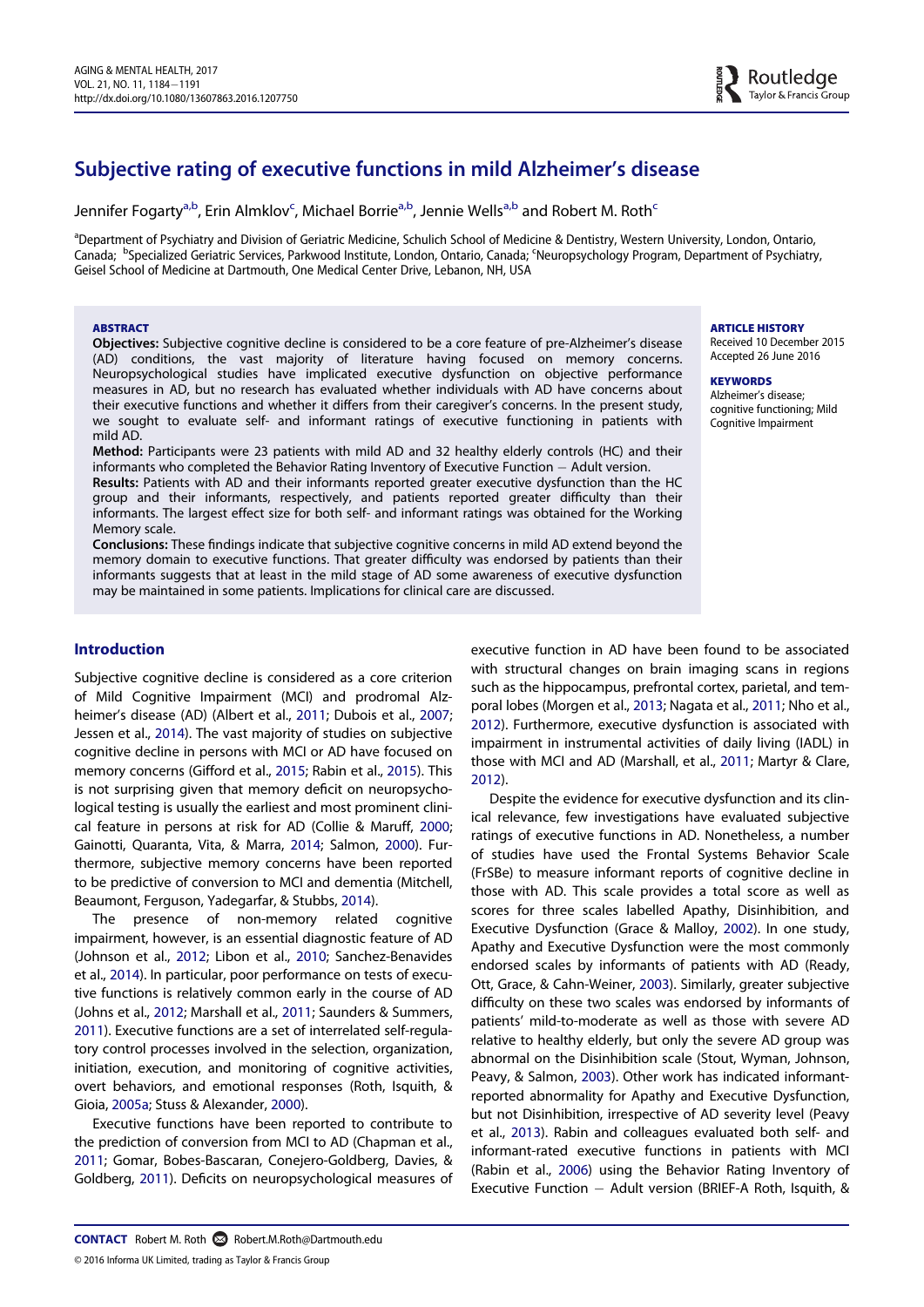<span id="page-2-7"></span>Gioia, [2005b](#page-7-18)). Individuals with MCI and their informants were found to endorse greater difficulties than healthy controls and their informants on several of the scales, with both having worse scores on scales reflecting inhibitory control, cognitive flexibility, task-monitoring, initiation, Working Memory, and planning/organization. The Working Memory scale showed the largest effect size for both self and informant reports. Most of the scales showed correlations between self- and informantreports, though the MCI group generally reported having greater difficulty than observed by informants.

<span id="page-2-5"></span><span id="page-2-4"></span><span id="page-2-1"></span>In the present study, we sought to determine whether subjective executive concerns reported by patients with MCI and their informants on the BRIEF-A (Rabin et al., [2006\)](#page-7-17) are also found in patients with mild AD and healthy elderly. To our knowledge, there are no studies comparing subjective ratings of executive functioning in both patients with AD and their caregivers. We hypothesized that patients with AD and their caregivers will endorse greater concern with respect to executive function than healthy elderly and their informants, especially for Working Memory as observed in patients with MCI (Rabin et al., [2006\)](#page-7-17). We also predicted that, in contrast to findings for MCI, informants would endorse greater difficulty with executive functions than the patients given that reduced awareness of cognitive and functional difficulties is often reported in individuals with AD (Lehrner et al., [2015](#page-7-19); Orfei et al., [2010\)](#page-7-20). In addition, we examined the relationship between the BRIEF-A and global cognitive screening measures as well as a measure of activities of daily living (ADL). We hypothesized that similar to the findings of Rabin et al. ([2006](#page-7-17)), overall cognitive function would be unrelated to BRIEF-A scores. In contrast, we predicted that poorer executive function would be associated with worse ADLs.

#### <span id="page-2-6"></span><span id="page-2-3"></span>Method

## **Participants**

Patients with probable mild AD were recruited from specialty geriatric outpatient clinical and research programs in London, Ontario, who were referred for neuropsychological evaluation. Diagnosis of AD was based on a clinical interview with the participant and a knowledgeable informant and a review of available medical, neurological, psychiatric, and neuropsychological test data (but not BRIEF-A scores). Of the 23 participants with AD, 22 were accompanied by either a spouse alone or both a spouse and an adult child. Only one participant with AD was accompanied by an adult child alone. Patients were diagnosed according to DSM-IV criteria (American Psychiatric Association, [2000\)](#page-6-8). Functional decline was assessed using the IADL scale (Lawton & Brody, [1969](#page-7-21)). Other measures used to inform diagnosis included the Geriatric Depression Scale (GDS; Yesavage et al., [1982](#page-8-2)), Mini-Mental Status Exam (MMSE; Folstein, Folstein, & McHugh, [1975](#page-6-9)), and the Montreal Cognitive Assessment (MoCA; Nasreddine et al., [2005](#page-7-22)). Consensus on diagnosis was reached between a neuropsychologist and two specialist physicians.

<span id="page-2-8"></span><span id="page-2-2"></span><span id="page-2-0"></span>All participants had a functional use of the English language (using English in their work and everyday social interactions). Patients were excluded if they had psychiatric difficulties that could have an impact on cognitive function. Eight patients were taking psychotropic medications (primarily SSRIs) and two were taking cholinesterase inhibitors at the time of the evaluation.

Healthy comparison (HC) participants were recruited from community centres and through newspaper advertisement. All were administered the Dartmouth Memory and Aging Telephone Screen (Rabin et al., [2007\)](#page-7-23) by a research assistant with extensive geriatric clinical experience. HCs were excluded if they had any history of psychiatric, neurological, or other medical conditions known to affect cognition. In order to be included in the HC group, participants were required to have a Clinical Dementia Rating Scale (CDR; Morris, [1993\)](#page-7-24) score of zero based on an interview with them and an informant, a MMSE score of 27 or higher (Folstein et al., [1975\)](#page-6-9) or a MoCA score of 26 or higher (Nasreddine et al., [2005\)](#page-7-22), and no significant concerns about their cognition on interview per the participant or their informant. Informants for the 32 participants in the HC group included 12 spouses, 14 friends, 5 children, and 1 sibling. Consensus on diagnosis was reached between two neuropsychologists. Participants provided written informed consent following a protocol approval of the study by Western University's Research Ethics Board.

#### Procedure

The BRIEF-A consists of 75 items scored on a 3-point scale (Roth et al., [2005b\)](#page-7-18). The BRIEF-A yields an overall score (GEC; Global Executive Composite) composed of two index scores (Behavioral Regulation Index (BRI) and Metacognition Index (MI)). The BRI is comprised of four clinical scales (Inhibit, Shift, Emotional Control, and Self-Monitor) and the MI is comprised of five clinical scales (Initiate, Working Memory, Plan/Organize, Task Monitor, and Organization of Materials). The measure also includes three validity scales assessing for an overly negative response style (Negativity scale), endorsement of items in an atypical manner (Infrequency scale), and inconsistent responding to similar items (Inconsistency scale). Cronbach alpha coefficients for the nine clinical scales range from .73 to .90 and one-month test-retest reliabilities ranging from .82 to .93 (Roth et al., [2005a\)](#page-7-10). T-scores were used in the analyses, with higher scores indicating worse executive function and a  $T > 65$ considered clinically elevated (Roth et al., [2005a](#page-7-10)).

#### Statistical analyses

All three validity scales were examined for the self- and informant versions of the BRIEF-A. No participants had elevated Negativity scales. The Infrequency scale was elevated for five participants (three HC and two AD) and the Inconsistency scale was elevated for two participants (one HC and one AD, the latter also elevated on the Infrequency scale). These participants (four HC and two AD) were dropped from subsequent analyses. Self-report data were missing for three participants in the AD group. T-scores for each of the nine BRIEF-A self-report scales and the three index scales were analyzed separately as dependent variables in multivariate analyses of variance (MANOVA; Wilk's Lambda) with diagnostic group (HC and AD) as the between-subjects factor. The same analysis was repeated for the BRIEF-A informant report. T-tests were used to examine differences between self- and informant-report scores for each scale in the AD sample. As in the study by Rabin and colleagues (Rabin, et al., [2006](#page-7-17)), we also examined whether the percentage of participants with scores in the clinical range in the two groups differed for the selfand informant-report forms. Significance level set at  $p < .05$ ,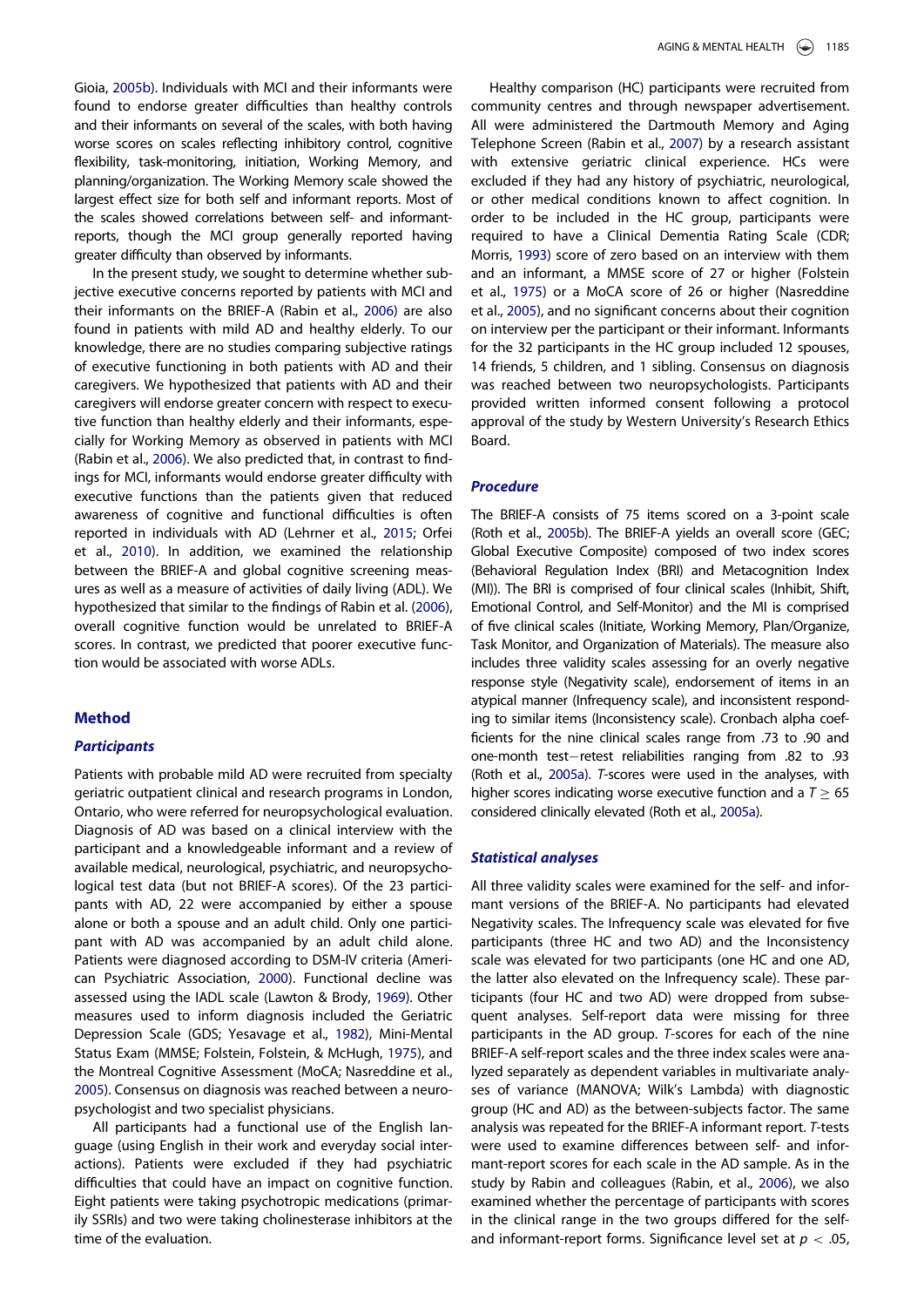two-tailed. Effect sizes (partial eta-squared) are reported for analyses of group differences. Analyses were conducted using SPSS Statistics 21.

# **Results**

#### Group differences

[Table 1](#page-3-0) presents descriptive statistics and results of statistical analyses for the participant characteristic data. The patient group was significantly older, consisted of a smaller percentage of women, and was more educated than the HC group. On cognitive screening measures, the AD group performed more poorly than the HC group, an effect that was more prominent for the MoCA than the MMSE. There were no significant correlations between any of the BRIEF-A subscales (self or informant) and overall score on the MMSE or MoCA in either sample. In addition, IADL score was not associated with either BRIEF-A scores (self or informant) or performance on cognitive screening measures in the AD group. A higher GDS score was obtained in the patient group, but the mean GDS score in both groups was well below the clinical range. Nonetheless, greater GDS score in the AD sample was associated with higher scores on the Shift ( $r = .46$ ,  $p = .042$ ), Self-Monitor ( $r = .53$ ,  $p = .016$ ), Working Memory ( $r = .57$ ,  $p = .009$ ), and Organization of Materials ( $r = .69$ ,  $p = .001$ ) scales as well as the BRI ( $r = .50$ ,  $p =$ .024), MI ( $r = .57$ ,  $p = .009$ ), and GEC ( $r = .57$ ,  $p = .008$ ).

[Table 2](#page-3-1) presents the BRIEF-A self-report data. MANOVA for the three index scores was significant  $[F(3, 45) = 7.99$ ,  $p < .001$ ,  ${\eta_{\text{p}}}^2 = .348$ ]. Follow-up tests indicated greater executive problems for the GEC, BRI, and MI in the AD relative to HC group (all  $p \leq .01$ ), with effect sizes ranging from .134 to .346. MANOVA on the nine BRIEF-A self-report scales was also significant [F(10, 38) = 5.22,  $p < .001$ ,  $\eta_p^2 = .579$ ]. Univariate tests were significant for all of the scales, with the patient group endorsing more problems on all scales with the exception of

#### Table 1. Participant characteristics.

Emotional Control and Organization of Materials, effect sizes ranging from .108 for Inhibit to .417 for Working Memory. MANCOVA was then conducted using age, gender, years of education, and GDS score as covariates. Results revealed that group differences for the three index scores and six of the nine scales remained significant, with only the difference on the Inhibit scale rendered non-significant.

[Table 3](#page-4-0) presents the BRIEF-A informant report data. MANOVA on the three index scores was significant  $[F(3, 48) = 11.08$ ,  $p < .001$ ,  $\eta_p^2 = .409$ ], with follow-up analyses indicating greater reported executive dysfunction in the AD group for the GEC and the MI, with effect sizes of .270 and .381, respectively. MAN-OVA on the nine BRIEF-A scales was also significant  $[F(9, 42) =$ 10.10,  $p < .001$ ,  $\eta_p^2 = .684$ ]. Informants reported having observed greater difficulty in the AD relative to the HC group for the Shift, Initiate, Working Memory, Plan/Organize, Task Monitor, and Organization of Materials scales. Effect sizes ranged from .099 for Organization of Materials to .517 for Working Memory. When covariates were included (i.e. age, gender, education, and GDS score), group differences remained for two of the three index scores (MI and GEC), as well as the Initiate, Working Memory, Plan/Organize, and Task Monitor scales.

#### Clinical elevations on the BRIEF-A

[Table 4](#page-4-1) showed the percentage of participants in the AD and HC groups who obtained BRIEF-A scores in the 'clinically elevated,' range. Group differences were assessed using chi square  $(\chi^2)$ . On the self-report form, the percentage of individuals in the HC group with clinically elevated scales ranged from 0% (Inhibit) to 25% (Emotional Control), while in the AD group elevations ranged from 30% (Inhibit) to 70% (Working Memory). Elevations were significantly more common in the patient group for all three indices and all scales with the exception of Emotional Control. On the informant report, the percentage of participants with elevations ranged from

|                            |       | Healthy $n = 32$ |       | AD $n = 23$ |        |                       |       |
|----------------------------|-------|------------------|-------|-------------|--------|-----------------------|-------|
| Characteristic             | М     | SD               | М     | SD          |        |                       | 1 I p |
| Age, yrs.                  | 69.84 | 6.15             | 73.95 | 8.81        | 4.15   | $.046*$               | .073  |
| Education, yrs.            | 13.96 | 2.91             | 15.56 | 2.76        | 4.19   | $.045*$               | .073  |
| Gender (percentage female) | 81.25 |                  | 39.1  |             |        | .001                  |       |
| <b>GDS</b>                 | .75   | .95              | 2.04  | 1.79        | 11.99  | .001                  | .185  |
| MoCA                       | 27.40 | 1.29             | 20.21 | 2.57        | 185.46 | $< .001$ <sup>*</sup> | .778  |
| <b>MMSE</b>                | 28.87 | .90              | 25.73 | 2.73        | 36.72  | $-.001$ <sup>*</sup>  | .409  |

<span id="page-3-0"></span>Note: AD = Alzheimer's disease; GDS = Geriatric Depression Scale; MoCA = Montreal Cognitive Assessment; MMSE = Mini Mental State Examination. Significant at  $p < .05$ .

|  | Table 2. Mean BRIEF-A self-report $T$ scores by diagnostic group. |  |  |  |
|--|-------------------------------------------------------------------|--|--|--|
|--|-------------------------------------------------------------------|--|--|--|

|                                  | Healthy |       | AD    |           | No covariates         |                 | Covariates             |          |
|----------------------------------|---------|-------|-------|-----------|-----------------------|-----------------|------------------------|----------|
| <b>BRIEF-A Scale</b>             | M       | SD    | M     | <b>SD</b> |                       | IJ <sub>n</sub> |                        | $\eta_p$ |
| Inhibit                          | 51.62   | 4.93  | 56.70 | 9.07      | $.012*$               | .120            | .077                   | .066     |
| Shift                            | 55.28   | 7.23  | 63.60 | 10.99     | $.002*$               | .179            | $.010^{*}$             | .137     |
| <b>Emotional Control</b>         | 55.53   | 10.73 | 61.35 | 14.43     | .102                  | .052            | .402                   | .084     |
| Self-Monitor                     | 53.18   | 5.70  | 59.25 | 10.75     | $.011*$               | .124            | $.046^*$               | .084     |
| Initiate                         | 49.59   | 8.36  | 63.00 | 17.24     | $< .001$ <sup>*</sup> | .221            | $.033*$                | .095     |
| <b>Working Memory</b>            | 55.28   | 8.55  | 73.30 | 13.33     | $< .001$ <sup>*</sup> | .414            | $< 0.001$ <sup>*</sup> | .301     |
| Plan/Organize                    | 50.50   | 7.72  | 66.95 | 13.01     | $-.001*$              | .396            | $-.001*$               | .289     |
| <b>Task Monitor</b>              | 53.00   | 8.79  | 64.10 | 9.93      | $-.001*$              | .262            | $.009^*$               | .139     |
| <b>Organization of Materials</b> | 52.78   | 11.78 | 59.25 | 11.02     | .054                  | .072            | .729                   | .003     |
| <b>BRI</b>                       | 54.96   | 6.55  | 62.55 | 11.98     | $.005*$               | .148            | $.041*$                | .087     |
| MI                               | 52.34   | 8.37  | 67.50 | 13.39     | < 0.001               | .336            | $.003*$                | .175     |
| <b>GEC</b>                       | 53.65   | 6.42  | 66.30 | 12.91     | $-.001*$              | .307            | $.002*$                | .183     |

<span id="page-3-1"></span>Note: AD = Alzheimer's disease; BRI = Behavioral Regulation Index; MI = Metacognitive Index; GEC = Global Executive Composite. Covariates included age, gender, education, and Geriatric Depression Scale score.

\*Significant at  $p < .05$ .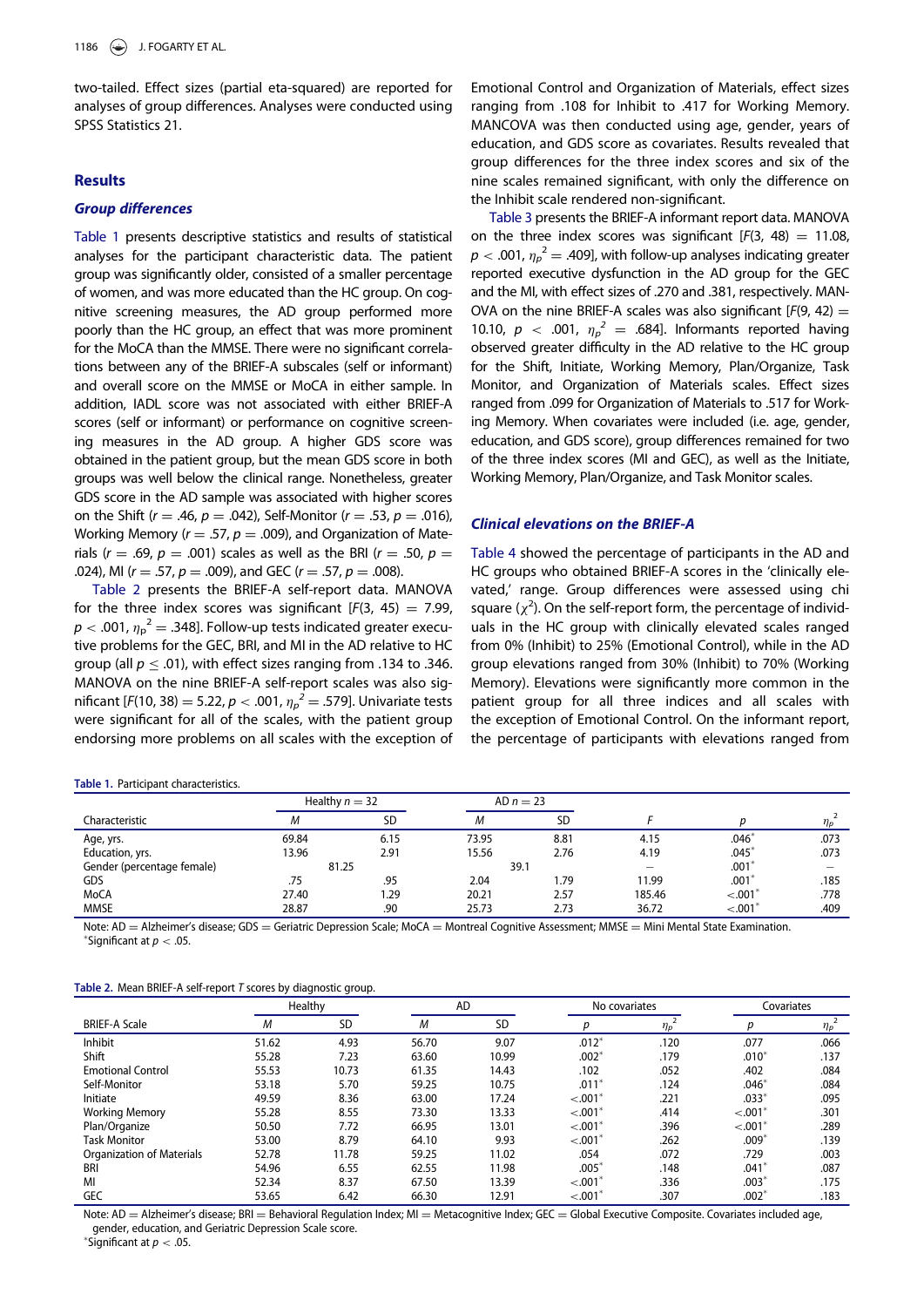Table 3. Mean BRIEF-A informant report T scores by diagnostic group.

|                                  | Healthy |           | AD    |       | No covariates          |       | Covariates             |          |
|----------------------------------|---------|-----------|-------|-------|------------------------|-------|------------------------|----------|
| <b>BRIEF-A Scale</b>             | M       | <b>SD</b> | M     | SD    |                        | I   р |                        | $\eta_p$ |
| Inhibit                          | 49.50   | 7.48      | 51.91 | 9.50  | .201                   | .031  | .571                   | .007     |
| Shift                            | 50.76   | 8.30      | 58.34 | 11.35 | $.006*$                | .138  | .083                   | .062     |
| <b>Emotional Control</b>         | 49.36   | 7.81      | 53.26 | 12.33 | .178                   | .035  | .340                   | .019     |
| Self-Monitor                     | 48.26   | 8.57      | 52.04 | 12.47 | .162                   | .037  | .394                   | .015     |
| Initiate                         | 47.70   | 6.60      | 60.60 | 13.76 | $< .001$ <sup>*</sup>  | .299  | $.025*$                | .102     |
| <b>Working Memory</b>            | 51.56   | 7.78      | 70.73 | 10.84 | $< .001$ <sup>*</sup>  | .532  | $< 0.001$ <sup>*</sup> | .442     |
| Plan/Organize                    | 46.70   | 5.80      | 61.86 | 11.61 | $< .001$ <sup>*</sup>  | .442  | $< 0.001$ <sup>*</sup> | .287     |
| <b>Task Monitor</b>              | 48.93   | 6.78      | 59.91 | 10.74 | $< .001$ <sup>*</sup>  | .295  | $.008*$                | .140     |
| <b>Organization of Materials</b> | 51.26   | 11.69     | 58.65 | 9.74  | $.023*$                | .096  | .726                   | .003     |
| <b>BRI</b>                       | 49.60   | 7.24      | 53.43 | 9.79  | .088                   | .055  | .292                   | .024     |
| MI                               | 48.93   | 7.33      | 63.39 | 11.13 | $< 0.001$ <sup>*</sup> | .396  | $< .001*$              | .233     |
| GEC                              | 49.23   | 6.31      | 59.08 | 9.81  | $< 0.001$ <sup>*</sup> | .288  | $.008*$                | .141     |

<span id="page-4-0"></span>Note: AD = Alzheimer's disease; BRI = Behavioral Regulation Index; MI = Metacognitive Index; GEC = Global Executive Composite. Covariates included age, gender, education, and Geriatric Depression Scale score.

\*Significant at  $p < .05$ .

Table 4. Percentage of adults with T scores  $\geq$  65 on BRIEF-A self- and informant report scales for diagnostic groups.

|                                  |         | Self-report |          |          | Informant-report |          |
|----------------------------------|---------|-------------|----------|----------|------------------|----------|
| <b>BRIEF-A Scale</b>             | Healthy | <b>AD</b>   |          | Healthy  | AD               |          |
| Inhibit                          |         | 30          | $-.001*$ | 3.3      | 12.5             | .197     |
| Shift                            | 9.4     | 50          | $.001*$  | 3.3      | 20.8             | $.037*$  |
| <b>Emotional Control</b>         | 25      | 45          | .137     | 0        | 20.8             | $.003*$  |
| Self-Monitor                     | 6.3     | 35          | $.008*$  | 10       | 16.7             | .470     |
| Initiate                         | 3.1     | 50          | $-.001*$ | 3.3      | 33.3             | $.002*$  |
| <b>Working Memory</b>            | 12.5    | 70          | $-.001*$ | 3.3      | 37.5             | $.001^*$ |
| Plan/Organize                    | 9.4     | 55          | $-.001*$ | 3.3      | 37.5             | .001     |
| <b>Task Monitor</b>              | 6.3     | 45          | $.001*$  | 3.3      | 37.5             | $.001*$  |
| <b>Organization of Materials</b> | 9.4     | 50          | $.001*$  | 16.7     | 29.2             | .273     |
| <b>BRI</b>                       | 6.3     | 50          | $-.001*$ | $\Omega$ | 12.5             | $.024*$  |
| MI                               | 6.3     | 65          | $-.001*$ | 3.3      | 37.5             | .001*    |
| GEC                              | 6.3     | 60          | $-.001*$ | 3.3      | 29.2             | $.006*$  |

Note:  $AD =$  Alzheimer's disease; BRI  $=$  Behavioral Regulation Index; MI  $=$  Metacognitive Index; GEC  $=$ 

Global Executive Composite.

<span id="page-4-1"></span><sup>a</sup> Significance tests based on likelihood ratio  $\chi^2$  with 2 degrees of freedom, two tailed.

\*Significant at  $p < .05$ .

<span id="page-4-2"></span>0% (Emotional Control) to 16.7% (Organization of Materials) for the HC group, and from 12.5% (Inhibit) to 37.5% (Working Memory, Plan/Organize and Task Monitor) for the AD group. A significantly greater percentage of participants in the AD than HC group had elevations on the three index scores and the Shift, Emotional Control, Initiate, Working Memory, Plan/ Organize, and Task Monitor scales. Groups did not differ with respect to Inhibit, Self-Monitor, or Organization of Materials.

#### Self versus informant report

None of the correlations between the self and informant reports reached the level of significance in the patient sample. In the HC sample, positive correlations were obtained for Emotional Control, Self-Monitor, Initiate, Working Memory, Plan/Organize, and Organization of Martials, and the Metacognition Index. Mean T-score differences between BRIEF-A self and informant reports in the mild AD sample ranged from 1.30 for Organization of Materials to 9.6 for Emotional Control. For all nine scales, the patient group obtained higher scores than the informants, but the difference was only statistically significant for the Inhibit ( $p = .041$ ), Emotional Control ( $p =$ .012), and Self-Monitor ( $p = .013$ ) scales. Similarly, T-scores were slightly higher for self than informant reports in the HC group, ranging from 2.83 for MI to 7.07 for Self-Monitor. Significantly higher T-scores were obtained for Emotional Control  $(p = .001)$ , Self-Monitor ( $p = .002$ ), Plan/Organize ( $p = .029$ ) scales, as well as the BRI ( $p = .001$ ), MI ( $p = .05$ ), and GEC ( $p =$ .007).

## **Discussion**

A growing body of literature has documented the presence of executive dysfunction on performance-based tests in patients with mild AD (Allain, Etcharry-Bouyx, & Verny, [2013](#page-6-10)). A small number of studies have also reported subjective difficulty with executive functioning in patients with mild or more severe AD as endorsed by their informants (Peavy et al., [2013;](#page-7-16) Ready, et al., [2003;](#page-7-15) Stout, et al., [2003](#page-8-1)). The current study evaluated subjective rating of executive functions of patients with mild AD and healthy elderly as well as their informants.

Results revealed that patients endorsed significantly greater difficulty than the comparison group on six of the nine clinical scales after taking covariates into account. Similarly, greater impairment was endorsed on four of the nine scales by the informants of the patients relative to those of the healthy elderly. Consistent across the patients and their informants were difficulties on the Initiate, Working Memory, Plan/Organize, and Task Monitor scales. The patients also showed significant elevations on the Shift and Self-Monitor scales. Neither patients nor their informants reported significant problems on the Organization of Materials scale. Further inspection of data showed that the percentage of cases within each group exhibiting clinically elevated BRIEF-A scores indicated that patients with mild AD and their informants were more likely to endorse clinically meaningful executive problems than the comparison group and their informants for nearly all of the scales.

The largest effect size in both the self- and informantreport data was for the Working Memory scale. Similarly, this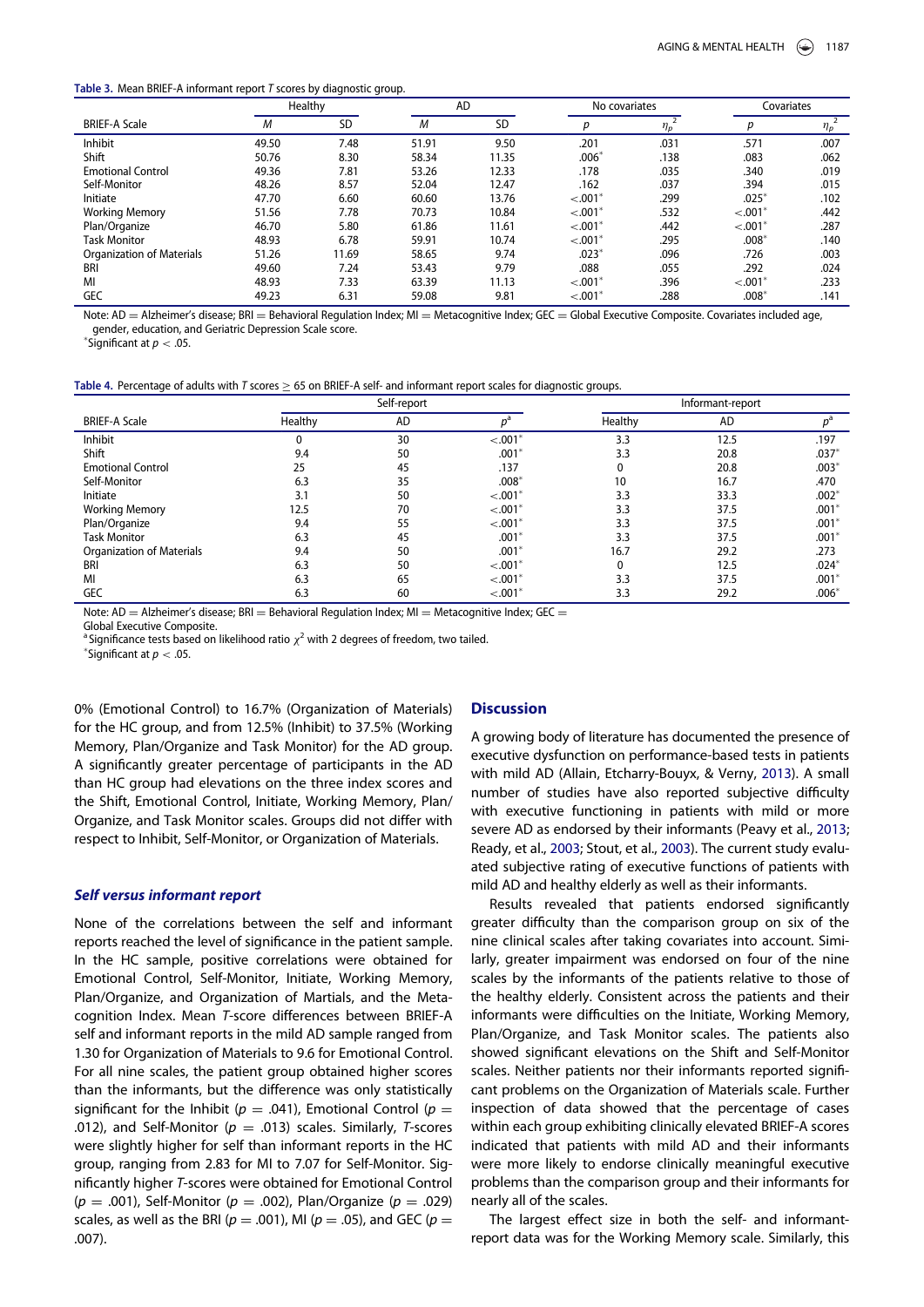<span id="page-5-7"></span><span id="page-5-3"></span>scale showed the highest percentage of clinical elevations within the mild AD group per self-report, as well as being tied with two other scales (Plan/Organize and Task Monitor) for being most frequently elevated per the informant report. A similar pattern of findings was reported for elderly with MCI (Rabin et al., [2006](#page-7-17)), suggesting that Working Memory may be especially vulnerable to the underlying pathology of AD. This is consistent with findings for performance-based measures indicating that deficits in Working Memory can be observed early in the course of AD and are often evident in amnestic and non-amnestic MCI (Chen et al., [2001](#page-6-11); Klekociuk & Summers, [2014](#page-7-25); Lafleche & Albert, [1995](#page-7-26); Saunders & Summers, [2011](#page-7-9)).

<span id="page-5-13"></span><span id="page-5-12"></span><span id="page-5-11"></span><span id="page-5-8"></span><span id="page-5-2"></span><span id="page-5-1"></span>Our sample of patients with mild AD reported having greater difficulty with executive functions than observed by their informants across the nine BRIEF-A scales, though this was only statistically significant for the Inhibit, Emotional Control, and Self-Monitor scales. This is consistent with a prior study that found greater endorsement of executive problems on the BRIEF-A by patients with MCI than their informants (Rabin et al., [2006\)](#page-7-17), as well as some other work that has reported greater memory concern in patients with MCI than their informants (Buckley et al., [2015](#page-6-12)). Our findings appear counterintuitive, however, given elevated rates of unawareness of cognitive deficits in samples of patients with MCI and AD (Orfei et al., [2010](#page-7-20); Ott et al., [1996](#page-7-27)) and evidence of less concern about general cognitive functioning in patients with AD relative to their informants as assessed by the Everyday Cognition (ECog) questionnaire (Rueda et al., [2015](#page-7-28)). Interestingly, results of the Rueda et al. study also indicated that their AD sample endorsed somewhat greater difficulty on the ECog than patients with early or late MCI. It should be noted that these other studies assessed participants' awareness of memory, functional deficits, or general cognitive functioning rather than executive functions. There is evidence indicating that awareness may vary across cognitive domains (Schoo, van Zandvoort, Biessels, Kappelle, & Postma, [2013](#page-7-29)). Thus, it may be that awareness of difficulties with executive functions is particularly salient for our highly educated sample. Further research examining whether there are dissociations in the awareness of patients with mild AD in terms of cognitive domains such as executive functions and memory will, therefore, be informative.

<span id="page-5-14"></span><span id="page-5-10"></span><span id="page-5-9"></span><span id="page-5-6"></span><span id="page-5-4"></span>It is possible that our mild AD sample consisted mainly of individuals with relatively well preserved awareness, which may be due in part to the sample consisting of individuals who were relatively early in the disease state, as reflected by their scores on cognitive screening measures. Prior work has found that at least a subset of individuals with mild AD retains adequate awareness of their cognitive abilities (Orfei et al., [2010](#page-7-20)). Furthermore, our patients were generally well educated, which could reflect a higher level of cognitive reserve; greater reserve having been previously found to be related to better awareness in mild dementia (Spitznagel & Tremont, [2005](#page-7-30)).

<span id="page-5-16"></span><span id="page-5-15"></span><span id="page-5-5"></span><span id="page-5-0"></span>Worse executive functions on the BRIEF-A was associated with greater self-rated depression in our patient group, and others have reported that increased awareness of cognitive deficits is associated with worse symptoms of depression in patients with mild dementia (Spitznagel, Tremont, Brown, & Gunstad, [2006\)](#page-8-3). Furthermore, no significant correlations were observed between self and informant reports in the mild AD group, though significant problems were endorsed by both. This raises the question as to the extent to which subjective executive function concerns reflect actual problems with executive functions versus other contributors. There is evidence that worse subjective executive function is related to structural changes of the frontal lobe in some other clinical populations (Garlinghouse, Roth, Isquith, Flashman, & Saykin, [2010;](#page-6-13) kawada et al., [2009\)](#page-7-31). On the other hand, recent work has found that in a community sample of non-demented older adults greater concern with respect to executive functioning was associated with variables such as physiological anxiety, neuroticism, fear of aging, and symtoms of depression (Meltzer et al., [in press\)](#page-7-32). Thus, similar to performancebased tests of cognition, there can be multiple contributors to subjective cognitive concerns. Research employing a multivariate approach to identifying contributors to subjective executive function, including both biological and psychological measures, will be needed. Clinically, however, it is likely that the specific combination of contributors, and their respective degree of etiological relevance to subjective cognitive concerns, will vary among patients thus informing individualized care.

Ability to complete IADLs was not associated with either BRIEF-A scores (self or informant) or performance on cognitive screening measures in our mild AD group. This finding may be due to the relatively mild nature of their subjective executive dysfunction, per self and informant report, as well as the mild general cognitive impairment observed on the MMSE and MoCA. Some studies have noted relationships between performance-based tests of executive functions and specific aspects of IADLs in mild AD (Hall et al., [2011\)](#page-6-14). Thus, while our sample size did not permit us to conduct such a fine grained analysis, future studies would benefit from examining whether subjective executive functioning is related to specific IADLs in this population.

Our observation of concerns about executive functions in patients with mild AD has implications for patient care and management. As our findings and those of others (Orfei et al., [2010\)](#page-7-20) indicate, at least some individuals with mild AD may retain some awareness of their cognitive problems. This should reinforce the importance of not dismissing cognitive concerns in individuals with mild AD just because they have a diagnosis of dementia, especially given that greater awareness of cognitive and functional limitations can be associated with psychological distress (Maki et al., [2012\)](#page-7-33), including distress during neuropsychological testing irrespective of actual performance (Lai, Hawkins, Gross, & Karlawish, [2008\)](#page-7-34). Furthermore, while many interventions for individuals with mild AD tend to focus on the caregiver (Gitlin, [2012](#page-6-15)), treatment planning should take into consideration the patient's level of awareness and include them along with family members in shared decision making, as appropriate (Graff et al., [2006\)](#page-6-16). That subjectively worse executive functioning was related to greater depression in our patient, sample suggests that clinicians should carefully assess for depressive symptoms in this population, as identification and treatment of depressive symptoms may lead to improved quality of life (Baquero & Martin, [2015\)](#page-6-17).

The results of the present investigation should be interpreted in the context of its limitations. The sample sizes of both participant groups were modest and thus the findings require replication in a larger sample. There was also a significant gender disparity between the groups, with considerably more women in the healthy than patient group. Although this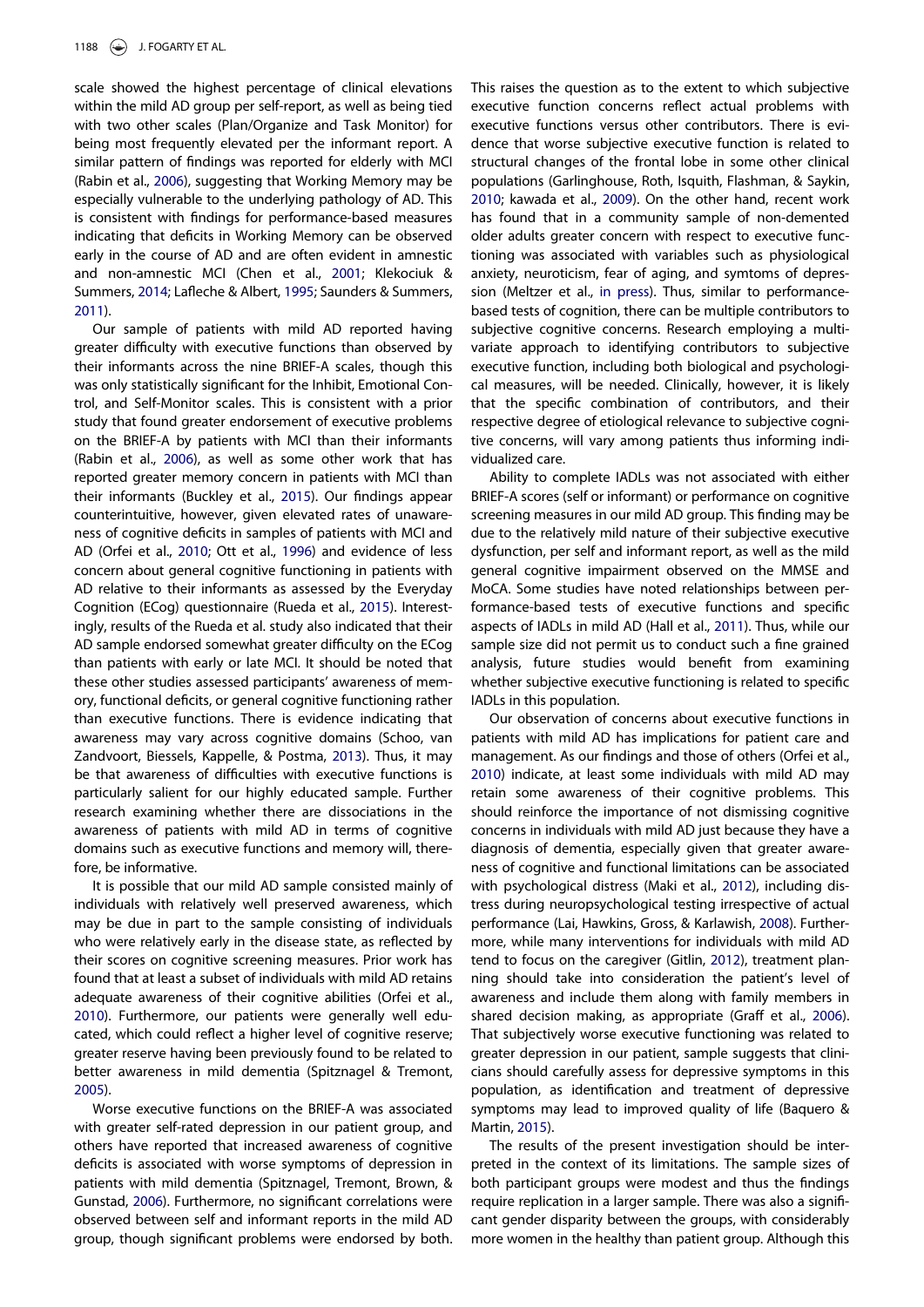<span id="page-6-21"></span><span id="page-6-17"></span><span id="page-6-12"></span><span id="page-6-10"></span><span id="page-6-8"></span>did not appear to impact our findings, evidence that women are more likely to report subjective memory concerns than men (Tomita et al., [2014](#page-8-4)) indicates the need for further research to determine whether such gender differences are also present for subjective rating of executive functions. In addition, as noted above our sample had on average greater than a high school level of education. Thus, the findings may not apply to a more heterogeneous group of individuals with lower levels of education. In addition, as noted above, our AD patients were very early in the disease, thus our findings for the BRIEF-A may not apply to patients with more severe dementia. Finally, our HC group did not have neuropsychological testing as part of their diagnostic work up, thus we cannot completely rule out the possibility that the HC group included individuals with MCI. Neither HC participants nor their informants had concerns about their cognitive or functional abilities, a core diagnostic criteria for MCI, thus it is unlikely that our findings are accounted for by failure to use neuropsychological testing to exclude individuals with the condition. Nonetheless, future research should examine the BRIEF-A in a larger sample of elderly HC participants, including those that have shown normal cognitive function on neuropsychological testing.

<span id="page-6-11"></span><span id="page-6-9"></span><span id="page-6-5"></span><span id="page-6-3"></span><span id="page-6-1"></span>Together, the present findings indicate that patients with mild AD have concerns with respect to their executive functions as manifested in their everyday lives, which is also observed by their informants albeit to a lesser degree. Additional research will be required to identity factors (e.g. cognitive reserve, awareness of illness, global, or focal brain atrophy) that may differentiate those with mild AD who have concerns about their executive functions from those that do not. Furthermore, given prior research indicating that prediction of conversion to AD is enhanced when using informant report (Rabin et al., [2012](#page-7-35)) or both informant- and self-reports (Gifford et al., [2014](#page-6-18)) of cognitive functioning, longitudinal research will be needed to determine whether subjective rating of executive functioning by patients, their informants, or their combination provide better prediction of deterioration in functioning over time.

### <span id="page-6-20"></span><span id="page-6-19"></span><span id="page-6-13"></span><span id="page-6-4"></span><span id="page-6-2"></span>Acknowledgments

<span id="page-6-18"></span>The authors thank Sarah Woolmore-Goodwin, M.Sc., and Thida Han, M.Sc. for assistance with data collection for the healthy controls and with data entry. Thanks go to Betsy Schaefer and Kaitlin Stefanovich for assistance with data entry. Thanks also go to Kevin Hansen for providing comments on an earlier draft of this paper.

### <span id="page-6-15"></span>Disclosure statement

<span id="page-6-6"></span>Robert Roth is an author of the BRIEF-A and receives royalties from the publisher. For the remaining authors, no conflicts of interest were declared.

### Funding

<span id="page-6-16"></span><span id="page-6-7"></span>Portions of this research were supported by seed funding from the Schulich School of Medicine & Dentistry, Department of Psychiatry, Western University, London, Ontario, Canada.

### References

<span id="page-6-14"></span><span id="page-6-0"></span>Albert, M.S., DeKosky, S.T., Dickson, D., Dubois, B., Feldman, H.H., Fox, N.C., … Phelps, C.H. [\(2011\)](#page-1-2). The diagnosis of Mild Cognitive Impairment due to Alzheimer's disease: Recommendations from the National Institute on Aging-Alzheimer's Association workgroups on diagnostic guidelines for Alzheimer's disease. Alzheimer's & Dementia, 7(3), 270279. doi:[10.1016/j.jalz.2011.03.008](http://dx.doi.org/10.1016/j.jalz.2011.03.008)

- Allain, P., Etcharry-Bouyx, F., & Verny, C. ([2013](#page-4-2)). Executive functions in clinical and preclinical Alzheimer's disease. Revue Neurologique (Paris), 169 (10), 695708. doi:[10.1016/j.neurol.2013.07.020](http://dx.doi.org/10.1016/j.neurol.2013.07.020)
- American Psychiatric Association. ([2000](#page-2-0)). Diagnostic and statistical manual of mental disorders (revised, 4th ed.). Washington, DC: American Psychiatric Press.
- Baquero, M., & Martin, N. [\(2015](#page-5-0)). Depressive symptoms in neurodegenerative diseases. World Journal of Clinical Cases, 3(8), 682-693.
- Buckley, R., Saling, M., Ellis, K., Rowe, C., Maruff, P., Macaulay, L.S., … Ames, D. ([2015\)](#page-5-1). Self and informant memory concerns align in healthy memory complainers and in early stages of Mild Cognitive Impairment but separate with increasing cognitive impairment. Age and Ageing, 44(6), 1012-1019. doi:[10.1093/ageing/afv136](http://dx.doi.org/10.1093/ageing/afv136)
- Chapman, R.M., Mapstone, M., McCrary, J.W., Gardner, M.N., Porsteinsson, A., Sandoval, T.C., … Reilly, L.A. ([2011](#page-1-3)). Predicting conversion from Mild Cognitive Impairment to Alzheimer's disease using neuropsychological tests and multivariate methods. Journal of Clinical & Experimental Neuro-psychology, 33(2), 187-199. doi[:10.1080/13803395.2010.499356](http://dx.doi.org/10.1080/13803395.2010.499356)
- Chen, P., Ratcliff, G., Belle, S.H., Cauley, J.A., DeKosky, S.T., & Ganguli, M. ([2001](#page-5-2)). Patterns of cognitive decline in presymptomatic Alzheimer disease: A prospective community study. Archives of General Psychiatry, 58(9), 853-858. Retrieved from [http://www.ncbi.nlm.nih.gov/](http://www.ncbi.nlm.nih.gov/pubmed/11545668) [pubmed/11545668](http://www.ncbi.nlm.nih.gov/pubmed/11545668)
- Collie, A., & Maruff, P. [\(2000\)](#page-1-4). The neuropsychology of preclinical Alzheimer's disease and Mild Cognitive Impairment. Neuroscience & Biobehavioral Reviews, 24(3), 365-374. Retrieved from [http://www.ncbi.](http://www.ncbi.nlm.nih.gov/pubmed/10781696) [nlm.nih.gov/pubmed/10781696](http://www.ncbi.nlm.nih.gov/pubmed/10781696)
- Dubois, B., Feldman, H.H., Jacova, C., Dekosky, S.T., Barberger-Gateau, P., Cummings, J., …. Scheltens, P. [\(2007](#page-1-2)). Research criteria for the diagnosis of Alzheimer's disease: Revising the NINCDS-ADRDA criteria. Lancet Neurology, 6(8), 734-746. doi:[10.1016/s1474-4422\(07\)70178-3](http://dx.doi.org/10.1016/s1474-4422(07)70178-3)
- Folstein, M.F., Folstein, S.E., & McHugh, P.R. ([1975](#page-2-1)). "Mini mental state": A practical method for grading the cognitive state of patients for the clinician. Journal of Psychiatric Research, 12, 189-198. Retrieved from <http://www.ncbi.nlm.nih.gov/pubmed/1202204>
- Gainotti, G., Quaranta, D., Vita, M.G., & Marra, C. [\(2014\)](#page-1-5). Neuropsychological predictors of conversion from Mild Cognitive Impairment to Alzheimer's disease. Journal of Alzheimer's Disease, 38(3), 481-495. doi:[10.3233/jad-130881](http://dx.doi.org/10.3233/jad-130881)
- Garlinghouse, M.A., Roth, R.M., Isquith, P.K., Flashman, L.A., & Saykin, A.J. ([2010](#page-5-3)). Subjective rating of working memory is associated with frontal lobe volume in schizophrenia. Schizophrenia Research, 120, 71-75. doi:[10.1016/j.schres.2010.02.1067](http://dx.doi.org/10.1016/j.schres.2010.02.1067)
- Gifford, K.A., Liu, D., Damon, S.M., Chapman Iv, W.G., Romano Iii, R.R., Samuels, L.R., Jefferson, A.L. [\(2015\)](#page-1-6). Subjective memory complaint only relates to verbal episodic memory performance in Mild Cognitive Impairment. Journal of Alzheimer's Disease, 44(1), 309-318. doi:[10.3233/jad-140636](http://dx.doi.org/10.3233/jad-140636)
- Gifford, K.A., Liu, D., Lu, Z., Tripodis, Y., Cantwell, N.G., Palmisano, J., … Jefferson, A.L. [\(2014](#page-6-19)). The source of cognitive complaints predicts diagnostic conversion differentially among nondemented older adults. Alzheimer's & Dementia, 10(3), 319-327. doi[:10.1016/j.jalz.2013.02.007](http://dx.doi.org/10.1016/j.jalz.2013.02.007)
- Gitlin, L. ([2012](#page-5-4)). Good news for dementia care: Caregiver interventions reduce behavioral symptoms in people with dementia and family dis-tress. American Journal of Psychiatry, 169(9), 894-897. doi:[10.1176/](http://dx.doi.org/10.1176/appi.ajp.2012.12060774) [appi.ajp.2012.12060774](http://dx.doi.org/10.1176/appi.ajp.2012.12060774)
- Gomar, J.J., Bobes-Bascaran, M.T., Conejero-Goldberg, C., Davies, P., & Goldberg, T.E. [\(2011](#page-1-7)). Utility of combinations of biomarkers, cognitive markers, and risk factors to predict conversion from Mild Cognitive Impairment to Alzheimer disease in patients in the Alzheimer's disease neuroimaging initiative. Archives of General Psychiatry, 68(9), 961-969. doi:[10.1001/archgenpsychiatry.2011.96](http://dx.doi.org/10.1001/archgenpsychiatry.2011.96)
- Grace, J., & Malloy, P.F. ([2002](#page-1-8)). Frontal Systems Behavior Scale (FrSBe). Lutz, FL: Psychological Assessment Resources.
- Graff, M.J., Vernooij-Dassen, M.J., Thijssen, M., Dekker, J., Hoefnagels, W.H., & Rikkert, M.G. ([2006\)](#page-5-5). Community based occupational therapy for patients with dementia and their care givers: Randomised controlled trial. British Medical Journal, 333(7580), 1196. doi: [10.1136/](http://dx.doi.org/10.1136/bmj.39001.688843.BE.<qry id=) [bmj.39001.688843.BE.](http://dx.doi.org/10.1136/bmj.39001.688843.BE.<qry id=)
- Hall, J.R., Vo, H.T., Johnson, L.A., Barber, R.C., & O'Bryant, S.E. [\(2011](#page-5-6)). The link between cognitive measures and ADLs and IADL functioning in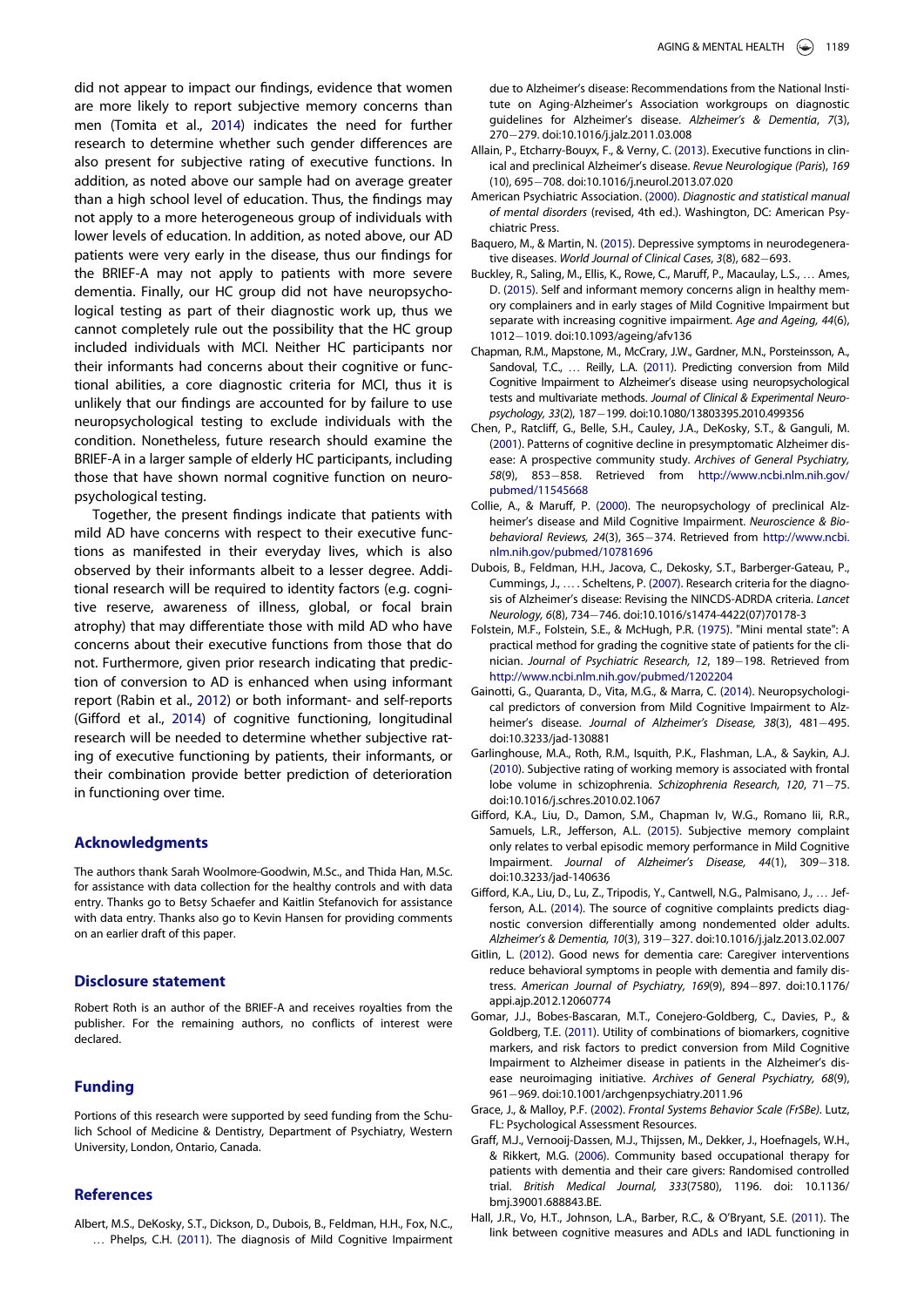mild Alzheimer's: What has gender got to do with it? International Journal of Alzheimers Disease, 2011, 1-6. doi[:10.4061/2011/276734](http://dx.doi.org/10.4061/2011/276734)

- <span id="page-7-22"></span><span id="page-7-0"></span>Jessen, F., Amariglio, R.E., van Boxtel, M., Breteler, M., Ceccaldi, M., Chetelat, G., … Wagner, M. ([2014](#page-1-9)). A conceptual framework for research on subjective cognitive decline in preclinical Alzheimer's disease. Alz-heimer's & Dementia, 10(6), 844-852. doi[:10.1016/j.jalz.2014.01.001](http://dx.doi.org/10.1016/j.jalz.2014.01.001)
- <span id="page-7-13"></span><span id="page-7-7"></span>Johns, E.K., Phillips, N.A., Belleville, S., Goupil, D., Babins, L., Kelner, N., … Chertkow, H. [\(2012\)](#page-1-10). The profile of executive functioning in amnestic Mild Cognitive Impairment: Disproportionate deficits in inhibitory control. Journal of the International Neuropsychological Society, 18(3), 541-555. doi:[10.1017/s1355617712000069](http://dx.doi.org/10.1017/s1355617712000069)
- <span id="page-7-20"></span><span id="page-7-4"></span>Johnson, J.K., Gross, A.L., Pa, J., McLaren, D.G., Park, L.Q., & Manly, J.J. [\(2012](#page-1-11)). Longitudinal change in neuropsychological performance using latent growth models: A study of Mild Cognitive Impairment. Brain Imaging and Behavior, 6(4), 540-550. doi:[10.1007/s11682](http://dx.doi.org/10.1007/s11682--012-9161--8)-[012-9161](http://dx.doi.org/10.1007/s11682--012-9161--8)-[8](http://dx.doi.org/10.1007/s11682--012-9161--8)
- <span id="page-7-31"></span><span id="page-7-27"></span>Kawada, R., Yoshizumi, M., Hirao, K., Fujiwara, H., Miyata, J., Shimizu, M., … Murai, T. [\(2009](#page-5-7)). Brain volume and dysexecutive behavior in schizophrenia. Progress in Neuro-Psychopharmacology & Biological Psychiatry, 33(7), 1255-1260. doi:[10.1016/j.pnpbp.2009.07.014](http://dx.doi.org/10.1016/j.pnpbp.2009.07.014)
- <span id="page-7-25"></span><span id="page-7-16"></span>Klekociuk, S.Z., & Summers, M.J. ([2014\)](#page-5-8). Lowered performance in working memory and attentional sub-processes are most prominent in multidomain amnestic Mild Cognitive Impairment subtypes. Psychogeriat-rics, 14(1), 63-71. doi:[10.1111/psyg.12042](http://dx.doi.org/10.1111/psyg.12042)
- <span id="page-7-26"></span><span id="page-7-17"></span>Lafleche, G., & Albert, M.S. [\(1995](#page-5-8)). Executive function deficits in mild Alz-heimer's disease. Neuropsychology, 9(3), 313-320. doi[:10.1037/0894-](http://dx.doi.org/10.1037/0894-4105.9.3.313) [4105.9.3.313](http://dx.doi.org/10.1037/0894-4105.9.3.313)
- <span id="page-7-34"></span>Lai, J.M., Hawkins, K.A., Gross, C.P., & Karlawish, J.H. ([2008\)](#page-5-9). Self-reported distress after cognitive testing in patients with Alzheimer's disease. Journals of Gerontology Series A: Biological Sciences and Medical Sciences, 63(8), 855-859.
- <span id="page-7-23"></span><span id="page-7-21"></span>Lawton, M.P., & Brody, E.M. ([1969](#page-2-2)). Assessment of older people: Self-maintaining and instrumental activities of daily living. The Gerontologist, 9, 179-186. Retrieved from [http://www.ncbi.nlm.nih.gov/pubmed/](http://www.ncbi.nlm.nih.gov/pubmed/5349366) [5349366](http://www.ncbi.nlm.nih.gov/pubmed/5349366)
- <span id="page-7-19"></span><span id="page-7-1"></span>Lehrner, J., Kogler, S., Lamm, C., Moser, D., Klug, S., Pusswald, G., … Auff, E. ([2015](#page-2-3)). Awareness of memory deficits in subjective cognitive decline, Mild Cognitive Impairment, Alzheimer's disease and Parkinson's dis-ease. International Psychogeriatrics, 27(3), 357-366. doi[:10.1017/](http://dx.doi.org/10.1017/s1041610214002245) [s1041610214002245](http://dx.doi.org/10.1017/s1041610214002245)
- <span id="page-7-35"></span><span id="page-7-5"></span>Libon, D.J., Xie, S.X., Eppig, J., Wicas, G., Lamar, M., Lippa, C., …Wambach, D.M. ([2010\)](#page-1-11). The heterogeneity of Mild Cognitive Impairment: A neuropsychological analysis. Journal of the International Neuropsychological Society, 16(1), 84-93. doi[:10.1017/s1355617709990993](http://dx.doi.org/10.1017/s1355617709990993)
- <span id="page-7-33"></span><span id="page-7-15"></span>Maki, Y., Amari, M., Yamaguchi, T., Nakaaki, S., & Yamaguchi, H. ([2012\)](#page-5-10). Anosognosia: Patients' distress and self-awareness of deficits in Alzheimer's disease. American Journal of Alzheimer's Disease and Other Dementias, 27(5), 339-345. doi[:10.1177/1533317512452039](http://dx.doi.org/10.1177/1533317512452039)
- <span id="page-7-10"></span><span id="page-7-8"></span>Marshall, G.A., Rentz, D.M., Frey, M.T., Locascio, J.J., Johnson, K.A., & Sperling, R.A. ([2011](#page-1-12)). Executive function and instrumental activities of daily living in Mild Cognitive Impairment and Alzheimer's disease. Alz-heimer's & Dementia, 7(3), 300-308. doi[:10.1016/j.jalz.2010.04.005](http://dx.doi.org/10.1016/j.jalz.2010.04.005)
- <span id="page-7-18"></span><span id="page-7-14"></span>Martyr, A., & Clare, L. ([2012\)](#page-1-12). Executive function and activities of daily living in Alzheimer's disease: A correlational meta-analysis. Dementia and Geriatric Cognitive Disorders,  $33(2-3)$ , 189-203. doi[:10.1159/](http://dx.doi.org/10.1159/000338233) [000338233](http://dx.doi.org/10.1159/000338233)
- <span id="page-7-32"></span><span id="page-7-28"></span>Meltzer, E.P., Kapoor, A., Fogel, J., Elbulok-Charcape, M.M., Roth, R.M., Katz, M.J., … Rabin, L.A. [\(in press](#page-5-11)). The association of psychological, cognitive, and functional variables with self-reported executive functioning in a sample of non-demented community-dwelling older adults. Applied Neuropsychology: Adult. doi:[10.1080/23279095.2016.1185428](http://dx.doi.org/10.1080/23279095.2016.1185428)
- <span id="page-7-6"></span><span id="page-7-3"></span><span id="page-7-2"></span>Mitchell, A.J., Beaumont, H., Ferguson, D., Yadegarfar, M., & Stubbs, B. ([2014](#page-1-13)). Risk of dementia and Mild Cognitive Impairment in older people with subjective memory complaints: Meta-analysis. Acta Psychiatrica Scandinavica, 130(6), 439451. doi:[10.1111/acps.12336](http://dx.doi.org/10.1111/acps.12336)
- <span id="page-7-11"></span>Morgen, K., Frolich, L., Tost, H., Plichta, M.M., Kolsch, H., Rakebrandt, F., … Meyer-Lindenberg, A. ([2013](#page-1-14)). APOE-dependent phenotypes in subjects with Mild Cognitive Impairment converting to Alzheimer's dis-ease. Joural of Alzheimer's Disease, 37(2), 389-401. doi[:10.3233/jad-](http://dx.doi.org/10.3233/jad-130326)[130326](http://dx.doi.org/10.3233/jad-130326)
- <span id="page-7-29"></span><span id="page-7-24"></span><span id="page-7-9"></span>Morris, J.C. ([1993\)](#page-2-4). The Clinical Dementia Rating (CDR): Current version and scoring rules. Neurology, 43(11), 2412-2414. Retrieved from <http://www.ncbi.nlm.nih.gov/pubmed/8232972>
- <span id="page-7-30"></span><span id="page-7-12"></span>Nagata, T., Shinagawa, S., Ochiai, Y., Aoki, R., Kasahara, H., Nukariya, K., & Nakayama, K. ([2011](#page-1-14)). Association between executive dysfunction and hippocampal volume in Alzheimer's disease. International Psychogeri-atrics, 23(5), 764-771. doi[:10.1017/s1041610210002164](http://dx.doi.org/10.1017/s1041610210002164)
- Nasreddine, Z.S., Phillips, N.A., Bedirian, V., Charbonneau, S., Whitehead, V., Collin, I., … Chertkow, H. [\(2005\)](#page-2-5). The Montreal Cognitive Assessment, MoCA: A brief screening tool for Mild Cognitive Impairment. Journal of the American Geriatrics Society, 53(4), 695-699. doi:[10.1111/j.1532-](http://dx.doi.org/10.1111/j.1532-5415.2005.53221.x) [5415.2005.53221.x](http://dx.doi.org/10.1111/j.1532-5415.2005.53221.x)
- Nho, K., Risacher, S.L., Crane, P.K., DeCarli, C., Glymour, M.M., Habeck, C., … Saykin, A.J. ([2012](#page-1-14)). Voxel and surface-based topography of memory and executive deficits in Mild Cognitive Impairment and Alzheimer's disease. Brain Imaging and Behavior,  $6(4)$ , 551-567. doi:[10.1007/](http://dx.doi.org/10.1007/s11682-012-9203-2) [s11682-012-9203-2](http://dx.doi.org/10.1007/s11682-012-9203-2)
- Orfei, M.D., Varsi, A.E., Blundo, C., Celia, E., Casini, A.R., Caltagirone, C., & Spalletta, G. [\(2010\)](#page-2-6). Anosognosia in Mild Cognitive Impairment and mild Alzheimer's disease: Frequency and neuropsychological correlates. American Journal of Geriatric Psychiatry, 18(12), 1133-1140. doi:[10.1097/JGP.0b013e3181dd1c50](http://dx.doi.org/10.1097/JGP.0b013e3181dd1c50)
- Ott, B.R., Lafleche, G., Whelihan, W.M., Buongiorno, G.W., Albert, M.S., & Fogel, B.S. [\(1996](#page-5-12)). Impaired awareness of deficits in Alzheimer disease. Alzheimer Disease & Associated Disorders, 10(2), 68-76. Retrieved from <http://www.ncbi.nlm.nih.gov/pubmed/8727167>
- Peavy, G.M., Salmon, D.P., Edland, S.D., Tam, S., Hansen, L.A., Masliah, E., … Hamilton, J.M. ([2013\)](#page-1-15). Neuropsychiatric features of frontal lobe dysfunction in autopsy-confirmed patients with Lewy Bodies and "pure" Alzheimer disease. American Journal of Geriatric Psychiatry, 21(6), 509519. doi:[10.1016/j.jagp.2012.10.022](http://dx.doi.org/10.1016/j.jagp.2012.10.022)
- Rabin, L.A., Roth, R.M., Isquith, P.K., Wishart, H.A., Nutter-Upham, K.E., Pare, N., ... Saykin, A.J. ([2006](#page-1-16)). Self- and informant reports of executive function on the BRIEF-A in MCI and older adults with cognitive complaints. Archives of Clinical Neuropsychology, 21(7), 721732. doi:[10.1016/j.acn.2006.08.004](http://dx.doi.org/10.1016/j.acn.2006.08.004)
- Rabin, L.A., Saykin, A.J., Wishart, H.A., Nutter-Upham, K.E., Flashman, L.A., Pare, N., & Santulli, R.B. [\(2007\)](#page-2-7). The memory and aging telephone screen: Development and preliminary validation. Alzheimer's & Demen-tia, 3, 109-121. doi:[10.1016/j.jalz.2007.02.002.](http://dx.doi.org/10.1016/j.jalz.2007.02.002)
- Rabin, L.A., Smart, C.M., Crane, P.K., Amariglio, R.E., Berman, L.M., Boada, M., … Sikkes, S.A. ([2015\)](#page-1-6). Subjective cognitive decline in older adults: An overview of self-report measures used across 19 international research studies. Journal of Alzheimer's Disease, 48(Suppl 1), S63-S86. doi:[10.3233/jad-150154](http://dx.doi.org/10.3233/jad-150154)
- Rabin, L.A., Wang, C., Katz, M.J., Derby, C.A., Buschke, H., & Lipton, R.B. ([2012](#page-6-20)). Predicting Alzheimer's disease: Neuropsychological tests, selfreports, and informant reports of cognitive difficulties. Journal of the American Geriatrics Society, 60(6), 1128-1134. doi:[10.1111/j.1532-](http://dx.doi.org/10.1111/j.1532-5415.2012.03956.x) [5415.2012.03956.x](http://dx.doi.org/10.1111/j.1532-5415.2012.03956.x)
- Ready, R.E., Ott, B.R., Grace, J., & Cahn-Weiner, D.A. [\(2003\)](#page-1-17). Apathy and executive dysfunction in Mild Cognitive Impairment and Alzheimer disease. American Journal of Geriatric Psychiatry, 11(2), 222-228. Retrieved from <http://www.ncbi.nlm.nih.gov/pubmed/12611752>
- Roth, R.M., Isquith, P.K., & Gioia, G.A. ([2005a\)](#page-1-18). Executive function: Concepts, assessment and intervention. In G.P. Koocher, J.C. Norcross, & S.S. Hill (Eds.), Psychologists' desk reference (2 ed., pp. 38-41). New York, NY: Oxford University Press.
- Roth, R.M., Isquith, P.K., & Gioia, G.A. [\(2005b](#page-1-19)). Behavior Rating Inventory of Executive Function - Adult version (BRIEF-A). Lutz, FL: Psychological Assessment Resources.
- Rueda, A.D., Lau, K.M., Saito, N., Harvey, D., Risacher, S.L., Aisen, P.S., … Farias, S.T. ([2015\)](#page-5-13). Self-rated and informant-rated everyday function in comparison to objective markers of Alzheimer's disease. Alzheimer's & Dementia, 11(9), 1080-1089. doi[:10.1016/j.jalz.2014.09.002](http://dx.doi.org/10.1016/j.jalz.2014.09.002)
- Salmon, D.P. ([2000\)](#page-1-5). Disorders of memory in Alzheimer's disease. 95. In L.S. Cermak (Ed.), Handbook of neuropsychology: Memory and its disorders. (2nd., Vol. 2, pp. 155-195). Amsterdam: Elsevier.
- Sanchez-Benavides, G., Pena-Casanova, J., Casals-Coll, M., Gramunt, N., Molinuevo, J.L., Gomez-Anson, B., … Blesa, R. ([2014\)](#page-1-20). Cognitive and neuroimaging profiles in Mild Cognitive Impairment and Alzheimer's disease: Data from the Spanish Multicenter Normative Studies (NEURONORMA Project). Journal of Alzheimer's Disease, 41(3), 887-901. doi:[10.3233/jad-132186](http://dx.doi.org/10.3233/jad-132186)
- Saunders, N.L., & Summers, M.J. ([2011\)](#page-1-10). Longitudinal deficits to attention, executive, and working memory in subtypes of Mild Cognitive Impairment. Neuropsychology, 25(2), 237-248. doi[:10.1037/a0021134](http://dx.doi.org/10.1037/a0021134)
- Schoo, L.A., van Zandvoort, M.J., Biessels, G.J., Kappelle, L.J., & Postma, A. ([2013](#page-5-14)). Insight in cognition: Self-awareness of performance across cognitive domains. Applied Neuropsychology: Adult,  $20(2)$ ,  $95-102$ . doi:[10.1080/09084282.2012.670144](http://dx.doi.org/10.1080/09084282.2012.670144)
- Spitznagel, M.B., & Tremont, G. [\(2005](#page-5-15)). Cognitive reserve and anosognosia in questionable and mild dementia. Archives of Clinical